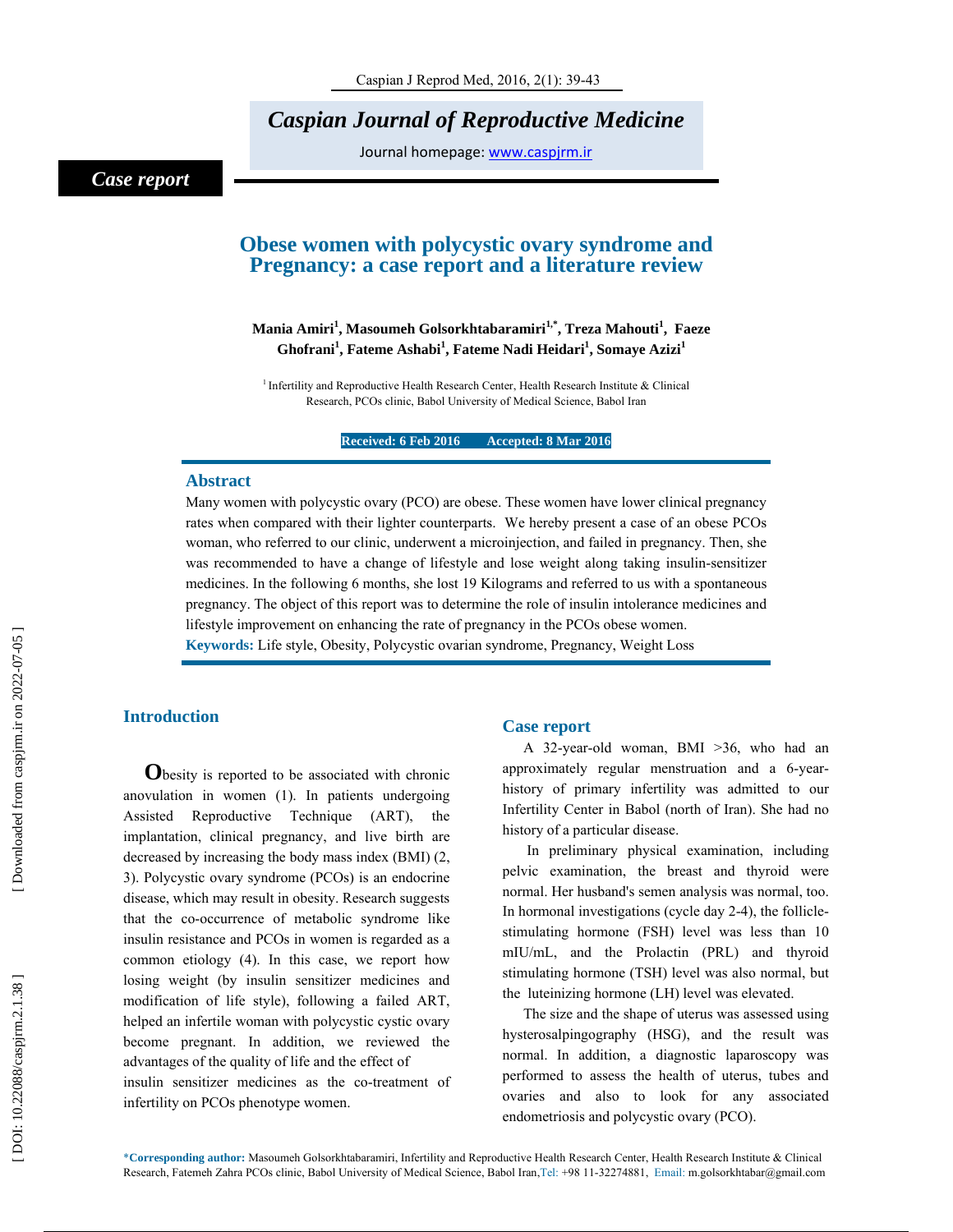First of all, the patient was referred to the PCO clinic for changing her life style and losing weight, but due to her previous attempt to lose weight and the subsequent disappointment, she refused to do it and insisted on Intracytoplasmic Sperm Injection (ICSI). The advantages and the disadvantages of this method were thoroughly explained to the couple. In the initial ultrasound to start the ICSI, some echogen sites were seen in the uterus, and a repairing hysteroscopy was performed prior to ICSI. The pathology reported an endometrial polyp.

Then, the patient entered ICSI by the stimulation of ovulation, but at the time of occyte retrieval, she was involved with Ovarian Hyperstimulation syndrome (OHSS). Therefore, her fresh formed embryos were not transferred, and the patient entered the rest phase.

After a six-month delay, which was due to menstrual disorders, she referred to the center for the transfer of the frozen embryo. Two series of embryos were (2 embryo in each serious) transferred with a 3 month interval. The clinical pregnancies were negative in all series. Unfortunately, the patient entered the depression phase and needed to use anti-depressant medicine (sertraline 100 mg/day) and cognitivebehavior therapy (one day in a week) for 6 months. On her new admission, we strongly recommended the patient to refer to our PCOs clinic following the end of the psychology treatment and she accepted it.

At first, the blood sugar and the lipid profile of the patient were assessed. Fasting insulin (FINS) and fasting blood sugar (FBS) were elevated, while the glucose tolerance test (GTT) appeared in a normal limit. The offered treatment included the administration of metformin 500mg 2 tab/day and flutamid 250 mg 2 tab/day (As required) for 6 months to lessen the elevated FINS level associated with liver function monitoring. In addition, a standardized hypocaloric diet comprising 1200-1400 kcal/day, 50% carbohydrates, 30% proteins and 20% fat was initiated. The dietary energy composition was calculated by subtracting at least 500 kcal from the usual individual energy intake. The final composition of the diets ranged between 1200 and 1400 kcal /d (5). During the six-month period, she was not undergoing infertility treatment. She followed a moderate aerobic exercise and Behavioral education, and was given additional support. During the following 6 months, she lost 19 kilograms. In the seventh weeks, she came to the PCOs



center with the retardation of menstruation. The clinical pregnancy was positive and the pregnancy was confirmed with transvaginal ultrasonography. After a full-term pregnancy, a healthy baby was born.

### **Discussion**

Approximately, half of the women with PCOs are overweight or obese. They are involved with weight gain for more than ten years. The PCOs women have extended medical implications for the health of women. On the other hand, a greater prevalence of metabolic abnormalities is seen by the presence of obesity alongside PCOs phenotype (6, 7, 8). The women with PCOs are seven times more likely to be at the increased risk of enhancing type II diabetes and a 33% risk of impaired glucose tolerance, and up to 10% involve diabetes at a young age ( 8, 9, 10,11).

Many obese PCOs women are insulin resistant and hyperinsulinemic. Both insulin resistance and hyperinsulinemia cause body fat, probably diminishing spontaneous and induced ovulation in the obese PCOs women. The presence of insulin receptors in the ovarian tissue and the overproduction of androgens by theca cells tend to establish hyperandrogenaemia (12). As obesity in the abdominal phenotype may accelerate hyperandrogenism in the PCOs women, the sex hormone binding globulin (SHBG) serum declines and free androgens are delivered to peripheral tissues. On the other side, insulin seems to stimulate the sensitivity of pituitary gonadotropes to gonadotropin releasing hormone (GnRH), increases the ovarian steroidogenic response to gonadotropins, and increases the LH receptors (13, 14). In the presence of the reducing insulin levels, both hyperandrogenism and the related clinical features may enhance.

The role of obesity was clearly recognized in the case of hyperinsulinemia and insulin intolerance when the normal weight and the obese PCOs study groups were compared with each other. The obese PCOs women had a more severe insulin-resistant state when compared with their non-obese PCOs counterparts. In 95% of obese PCOs women, the glucose intolerance and also the defect in sugar metabolism chain was presented (15). There are studies (16, 17, 18, 19) indicating that obesity contributes an additional component to insulin resistance in obese PCOs.

Insulin sensitizing drugs such as metformin with few side effects were reported to have a long-term

Downloaded from caspirm.ir on 2022-07-05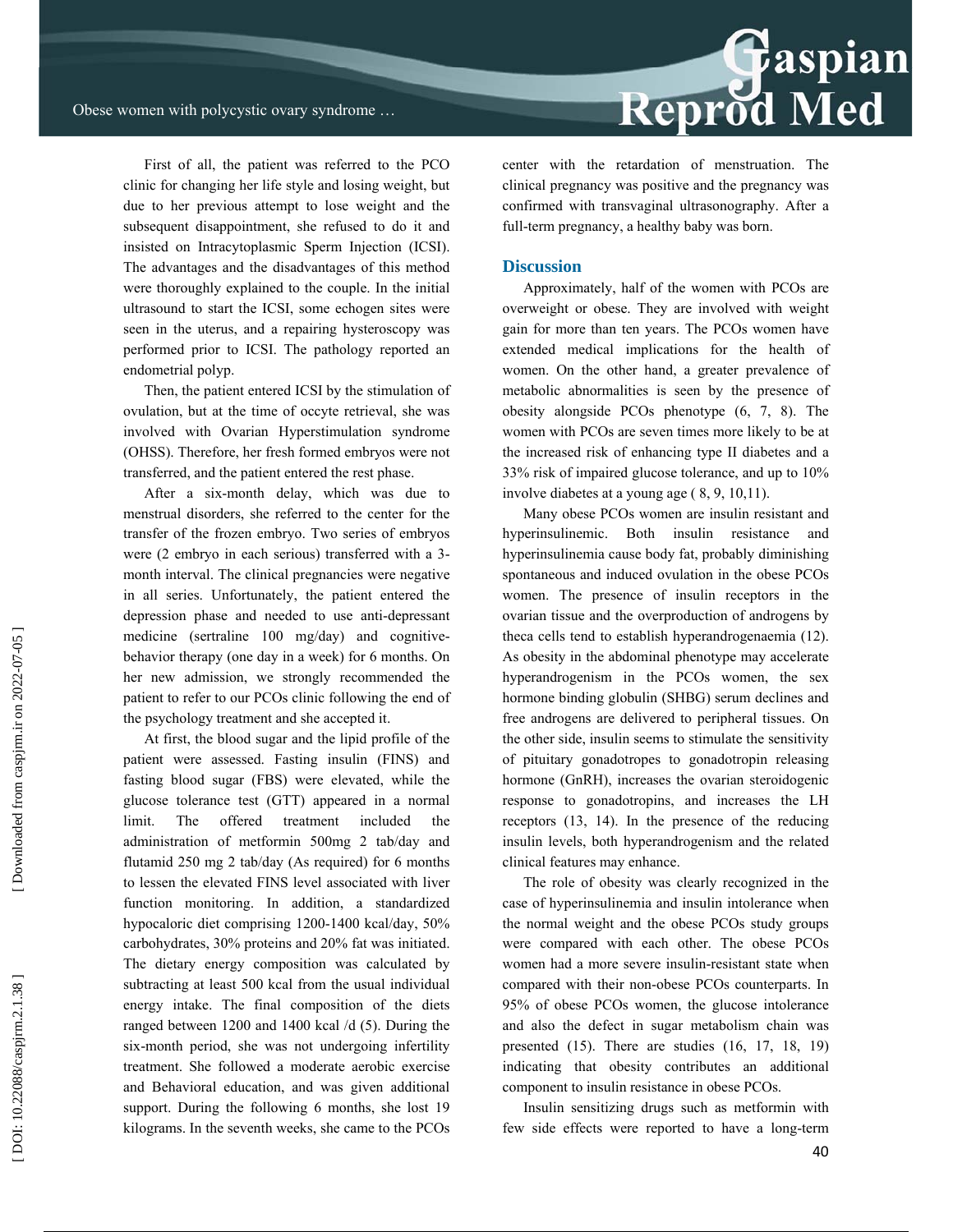safety data, and are inexpensive for PCOs patients. It lessens insulin intolerance, inhibits ovarian androgen production and also improves menstrual cycle in PCOs women (20, 21, 22).

Metformin, for instance, has proved to improve fertility in PCOs women (5, 23, 24). It can be used as a co-existent pre-diabetes, and diabetes mellitus even when lifestyle modification does not work (25). According to Toskani et al, insulin resistance is not associated with the amount or the quality of diet in PCOs women (26). For this reason, we administered metformin at the onset of hypocaloric diet as a weight loss component.

Weight loss through combining lifestyle modification with metformin as compared with metformin alone has many advocates (27). However, some studies indicated that metformin alone as compared with placebo had no effect on body mass index (BMI) values for PCOs women (28, 29).

Naderpoor et al. reported the effect of metformin on improving the lifestyle through weight management in women with PCOs (21). Lifestyle modification has been identified with reducing dietary fat intake to 25– 30% of the total calories (30), cognitive behavioral therapy and exercise, which can all affect the weight loss process. Moran et al. in a review article confirmed the bene fits of diet and exercise on weight loss and demonstrated that lifestyle could definitely help us lose weight (31).

Obesity is associated with unfavorable assisted reproductive technology (ART) outcomes in the PCOs patients, particularly in the case of repeated implantation failure (32, 33). These failures anticipate subsequent psychological distress (34, 35). In the case of our patient, the pregnancy failed even after two attempts of transferring frozen embryos, and she consequently experienced a period of depression. Hence, we had to refer her to our center of fertility stress management for psychological treatment.

Junguim et al. reported that obese women with PCOs have less mature oocytes retrieved, lower fertilization rates, lower clinical pregnancy rates and also lower delivery rates than those with a BMI  $\leq 39$ (36). Thus, given the impact of lifestyle on weight loss in our case, the quality of life in PCOs women should be regarded as a priority before proceeding with ART.

# **Conclusion**

Lifestyle improvement and the use of insulin sensitizer medicines for weight loss as two complementary options are recommended alongside ART.

## **Acknowledgements**

We hereby appreciate the patient for her cordial contribution during the phase of this study.

# **Conflict of interest**

None

# **References**

- 1. Teitelman M, Grotegut CA, Williams NN, Lewis JD. The impact of bariatric surgery on menstrual patterns. Obesity surgery. 2006 Nov;16(11):1457- 1463.
- 2. Moragianni VA, Jones SM, Ryley DA. The effect of body mass index on the outcomes of first assisted reproductive technology cycles. Fertility and sterility. 2012 Jul;98(1):102-108
- 3. Rittenberg V, Seshadri S, Sunkara SK, Sobaleva S, Oteng-Ntim E, El-Toukhy T. Effect of body mass index on IVF treatment outcome: an updated systematic review and meta-analysis. Reproductive biomedicine online. 2011 Oct;23(4):421-439
- 4. Barber TM, McCarthy MI, Franks S, Wass JA. Metabolic syndrome in polycystic ovary syndrome. Endokrynologia Polska. 2007 Jan-Feb;58(1):34-41
- 5. Amiri M, Golsorkhtabaramiri M, Esmaeilzadeh S, Ghofrani F, Bijani A, Ghorbani L, et al. Effect of Metformin and Flutamide on Anthropometric Indices and Laboratory Tests in Obese/Overweight PCOS Women under Hypocaloric Diet. Journal of reproduction  $&$  infertility. 2014 Oct; 15(4): 205-213.
- 6. Hart R, Doherty DA. The potential implications of a PCOS diagnosis on a woman's long-term health using data linkage. The Journal of clinical endocrinology and metabolism. 2015 Mar;100(3):911-9.
- 7. Teede HJ, Joham AE, Paul E, Moran LJ, Loxton D, Jolley D, et al. Longitudinal weight gain in women identified with polycystic ovary syndrome: results of an observational study in young women. Obesity. 2013 Aug;21(8):1526-1532.
- 8. Dahlgren E, Johansson S, Lindstedt G, et al. Women with polycystic ovary syndrome wedge

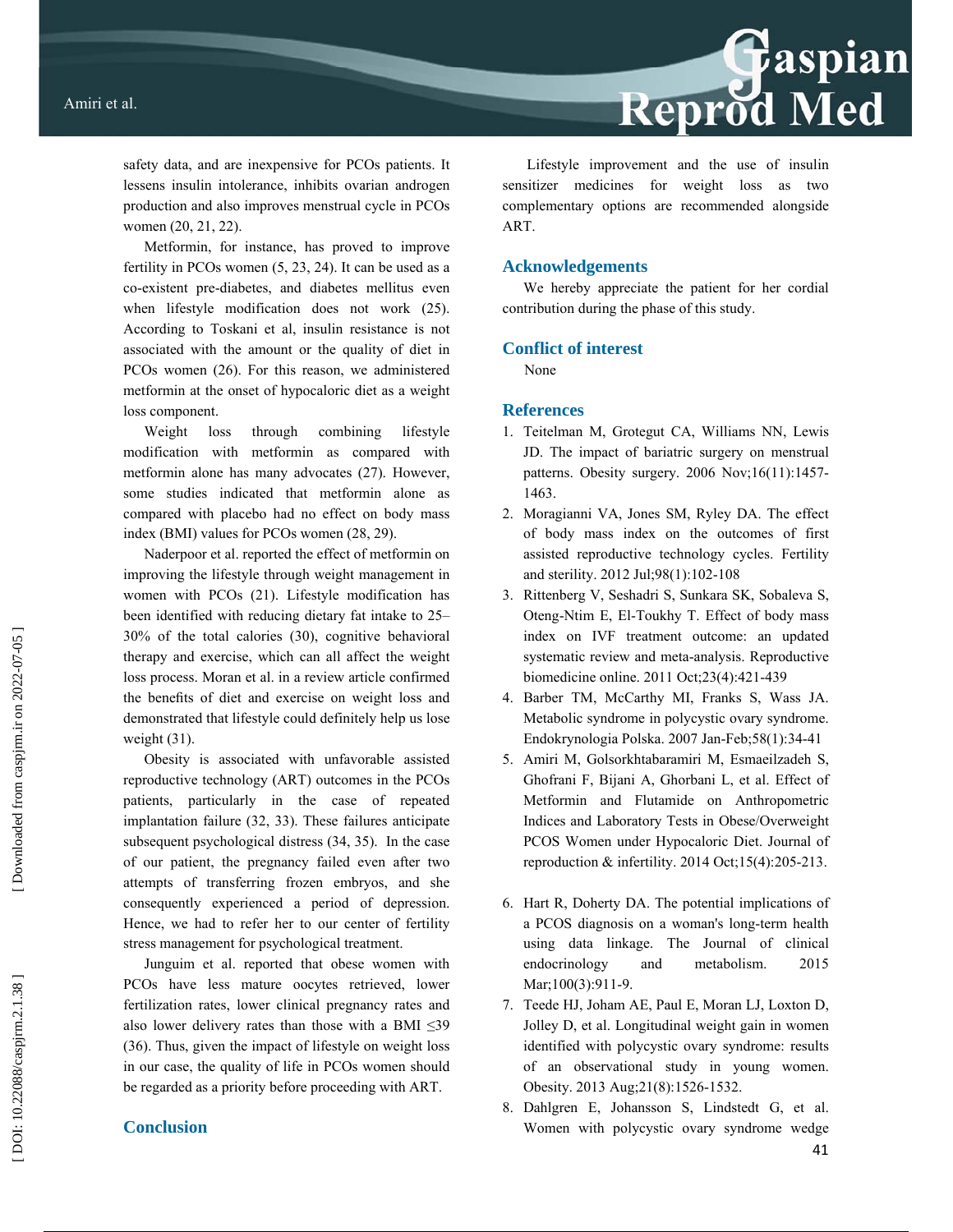resected in 1956 to 1965: a long-term follow-up focusing on natural history and circulating hormones. Fertil Steril. 1992;57:505–513.

- 9. Legro RS, Kunselman AR, Dodson WC, Dunaif A. Prevalence and predictors of risk for type 2 diabetes mellitus and impaired glucose tolerance in polycystic ovary syndrome: a prospective, controlled study in 254 affected women. J Clin Endocrinol Metab. 1999;84: 165–169
- 10. Ehrmann DA, Barnes RB, Rosenfield RL, Cavaghan MK, Imperial J. Prevalence of impaired glucose tolerance and diabetes in women with polycystic ovary syndrome. Diabetes Care. 1999;22:141–146.
- 11. Joham AE, Ranasinha S, Zoungas S, Moran L, Teede HJ. Gestationaldiabetes and type 2 diabetes in reproductive-agedwomenwith polycystic ovary syndrome. J Clin Endocrinol Metab 2014;99: E447–E452.
- 12. Dunaif A. Insulin resistance and the polycystic ovary syndrome: mechanism and implications for pathogenesis. Endocrine reviews. 1997 Dec;18(6):774-800.
- 13. Poretsky L, Cataldo NA, Rosenwaks Z, Giudice LC. The insulin-related ovarian regulatory system in health and disease. Endocrine reviews. 1999 Aug;20(4):535-582.
- 14. Teede HJ, Hutchison SK, Zoungas S. The management of insulin resistance in polycystic ovary syndrome. Trends Endocrinol Metab 2007;18:273–279.
- 15. Baldani DP, Skrgatic L, Ougouag R. Polycystic Ovary Syndrome: Important Underrecognised Cardiometabolic Risk Factor in Reproductive-Age Women. International journal of endocrinology. 2015;2015:786362.
- 16. Moran LJ, Norman RJ, Teede HJ. Metabolic risk in PCOS: phenotype and adiposity impact. Trends in endocrinology and metabolism: TEM. 2015 Mar; 26(3): 136-143.
- 17. Morin-Papunen LC, Vauhkonen I, Koivunen RM, Ruokonen A, Tapanainen JS. Insulin sensitivity, insulin secretion, and metabolic and hormonal parameters in healthy women and women with polycystic ovarian syndrome. Human reproduction. 2000 Jun;15(6):1266-1274.
- 18. Stepto NK, Cassar S, Joham AE, Hutchison SK, Harrison CL, Goldstein RF, Teede HJ. Women

with polycystic ovary syndrome have intrinsic insulin resistance on euglycaemic-hyperinsulaemic clamp. Hum Reprod 2013;28:777–784.

Reprod Med

- 19. Ng M, Fleming T, Robinson M, Thomson B, Graetz N, Margono C, Mullany EC, Biryukov S, Abbafati C, Abera SF et al. Global, regional, and national prevalence of overweight and obesity in children and adults during 1980–2013: a systematic analysis for the Global Burden of Disease Study 2013. Lancet 2014;384:766–781..
- 20. Diamanti-Kandarakis E, Christakou CD, Kandaraki E, Economou FN. Metformin: an old medication of new fashion: evolving new molecular mechanisms and clinical implications in polycystic ovary syndrome. Eur J Endocrinol 2010; 162:193–212.
- 21. Naderpoor N, Shorakae S, de Courten B, Misso ML, Moran LJ, Teede HJ. Metformin and lifestyle modification in polycystic ovary syndrome: systematic review and meta-analysis. Human reproduction update. 2015 Sep-Oct;21(5):560-74. 22. Apovian CM, Aronne LJ, Bessesen DH, McDonnell ME, Murad MH, Pagotto U, Ryan DH, Still CD. Pharmacological management of obesity: an endocrine society clinical practice guideline. J Clin Endocrinol Metab 2015;100:342–362
- 23. Viollet B, Guigas B, Sanz Garcia N, Leclerc J, Foretz M, Andreelli F. Cellular and molecular mechanisms of metformin: an overview. Clin Sci (Lond) 2012; 122:253–270.
- 24. Teede H, Gibson-Helm M,NormanRJ, Boyle J. Polycystic ovary syndrome: perceptions and attitudes of women and primary health care physicians on features of PCOS and renaming the syndrome. J Clin Endocrinol Metab 2014;99:E107– E111.
- 25. Legro RS, Arslanian SA, Ehrmann DA, Hoeger KM, Murad MH, Pasquali R,Welt CK. Diagnosis and treatment of polycystic ovary syndrome: an Endocrine Society clinical practice guideline. J Clin Endocrinol Metab 2013;98:4565–4592.
- 26. Toscani MK, Mario FM, Radavelli-Bagatini S, Spritzer PM. Insulin resistance is not strictly associated with energy intake or dietary macronutrient composition in women with polycystic ovary syndrome. Nutrition research. 2011 Feb;31(2):97-103.
- 27. Nieuwenhuis-Ruifrok AE, Kuchenbecker WKH, Hoek A, Middleton P, Norman RJ. Insulin

DOI: 10.22088/caspjrm.2.1.38